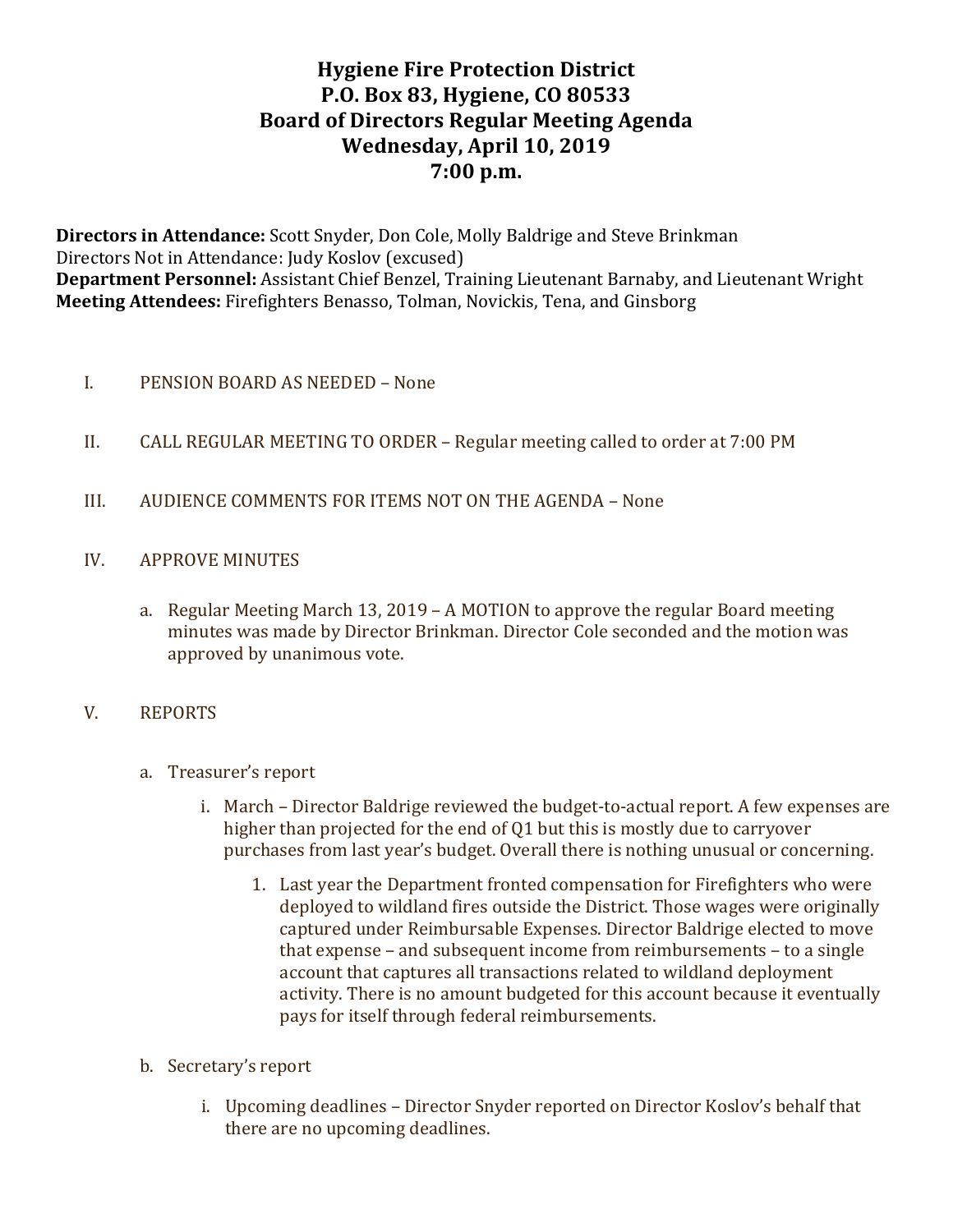#### c. Chief's Report

- i. Ambulance Service Chief Trevithick met with UCHealth and presented them with call volume, transports and other statistics for the HFPD. He's also planning to give them data for the Lyons FPD to give a more complete picture of activity in the area. UCHealth is willing to pay to staff the ambulance but we would have to house them and their apparatus for free. Discussions are ongoing but it's looking promising, particularly if the Lyons and Lefthand Districts will join in.
	- 1. Having an ambulance located in the District may complicate the relationships with LUH and AMR but the priority of the Department is to give residents of Hygiene the best, most responsive service possible. AMR is still required to provide service under mutual aid agreements so adding our own ambulance would not preclude AMR from responding if there is need for a second ambulance.
	- 2. Dispatch service, expenses/reimbursements, etc. will require additional logistical discussion if the ambulance services multiple districts.
	- 3. The owner of the bunkhouse also owns the adjacent house, which is currently vacant. The Department may be able to rent the second house to provide lodging for the additional ambulance staff. Chief Trevithick will check into it once we hear back from UCHealth.
		- Chief Trevithick will meet also with AMR to see if they can match what UCHealth is offering.
- ii. 2841 Vehicle Title Nothing to report
- iii. IT Program Auxiliary Volunteer Bob Barnaby has merged all the house utilities and expenses with those of the Station and is in the process of cancelling duplicate services. He's added a new secure wifi network for associates of the Department and eventually plans to add another that is restricted to select Department members.
- iv. Public Information Officer (PIO) Chief Trevithick spoke with the PIO for Longmont and she gave contact information for local media. Someone in the Department will be designated to communicate news and photos of public interest. The Longmont PIO recommended that the Department representative take classes to learn how information should be presented to minimize complications or misinformation.
	- 1. Assistant Chief Benzel volunteered to attend the classes.
- v. Fuel Tanks The fuel tanks are ready to be picked up. Fire Marshal Homyak is working on getting the permits but there are difficulties because the property on which the tanks will be installed is residential but used commercially. The Treasurer will issue a check for the balance due once the county issues the permit needed to install the fuel tanks.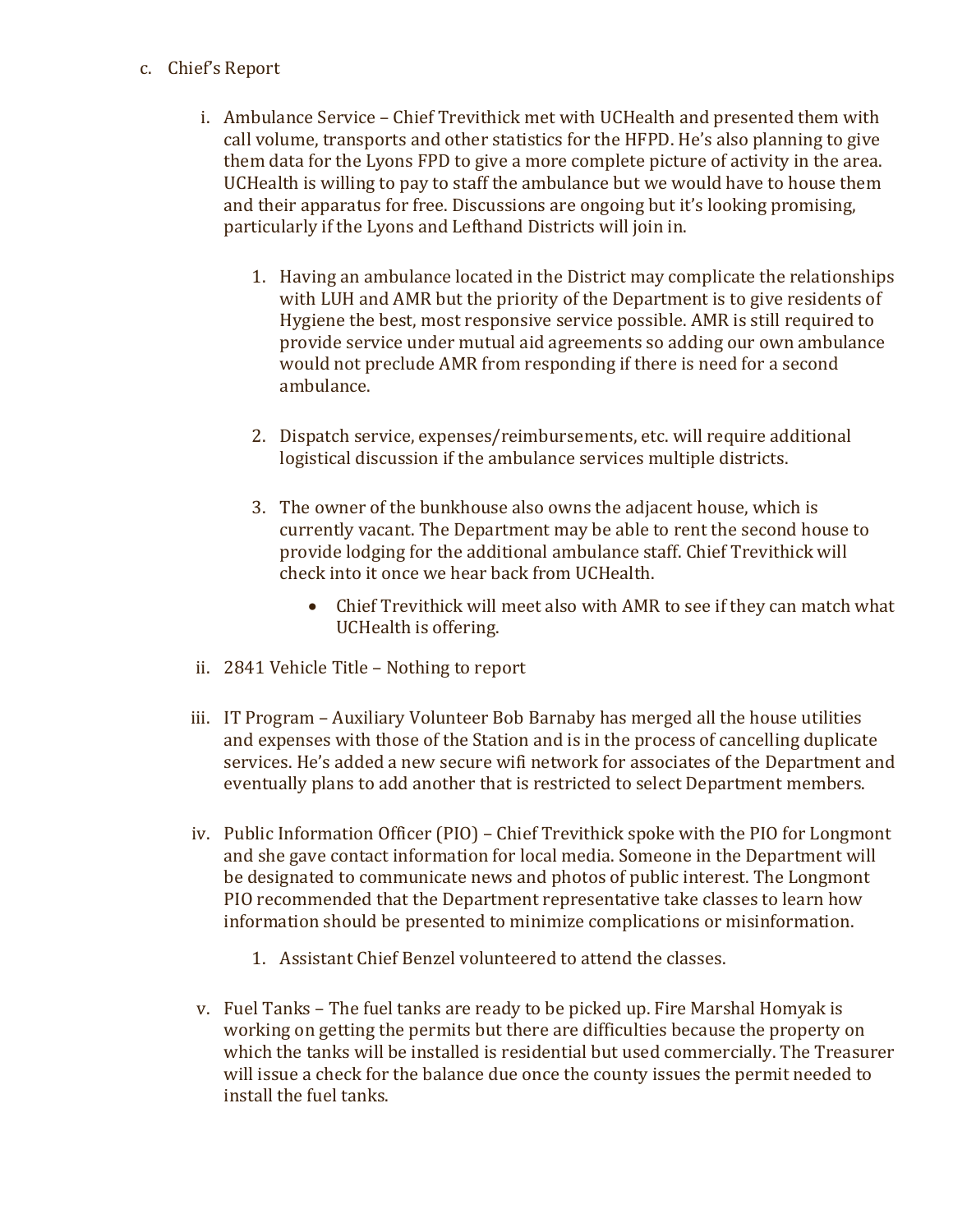- vi. CEMEX Lease Chief Trevithick sent the Board the latest version of the lease agreement to review. The lease allows immediate and continued use of the land but is restricted to limited hours on weekdays and prohibits use on weekends. Training Lieutenant Barnaby suggested that Cemex would likely be willing to compromise on anything that causes a significant problem for the Department. The Board deferred to terms that Chief Trevithick and the rest of the Officers were comfortable with, on the condition that use of property under the new lease does not require significant changes to our insurance.
- vii. New Engine -Rosenbauer's is the only manufacturer that can build the Timberwolf model that meets all of the District's requirements. Last year's quote was \$443,108 but we've exceeded the timeframe allowed for that price so we would have to start the bid process all over again. The quote did not include any of the equipment needed to fight both structural and wildland fires, and the equipment will raise the price to \$600K+. The Board is willing to make the investment but needs to have a more exact estimate of the total price before they will consider approving the purchase. Chief Trevithick will work with the Truck Committee to assess equipment needs and costs to put together a more finalized price and send it to the Board within the next two weeks. At the May Board meeting Chief Trevithick will make a recommendation on what the next steps should be, based on the price of the engine and equipment.
	- 1. A new engine was not included in this year's budget but, even if we ordered it today, we wouldn't owe anything until it was ready for delivery, sometime in 2020. There are also financing options available that would help mitigate such a large hit to our bank account.
	- 2. Chief Trevithick confirmed that equipment/apparatus-wise, this new engine is the most pressing need for the Department over the next 2-3 years.
- viii. Mutual Aid Chief Trevithick has met with chiefs from some of the surrounding departments to discuss renewing Mutual Aid agreements but wants to review the shift program to have a clear idea of the equipment and staff certifications that we have to offer before he schedules further meetings.
	- ix. Other Issues & Opportunities
		- a. Grants Training Lieutenant Barnaby spent a lot of time writing a grant that was ultimately denied because the grant committee would only consider applications for districts below a certain population level and the HFPD exceeded that limit.
			- i. Because it takes such a significant amount of time to research, write and pursue follow-up tasks for grants, Chief Trevithick recommended to the Board that we look for a professional grant writer. Chief Trevithick and Training Lieutenant Barnaby will try to find a grant writer who would be willing to take a percentage of any grant funding as compensation.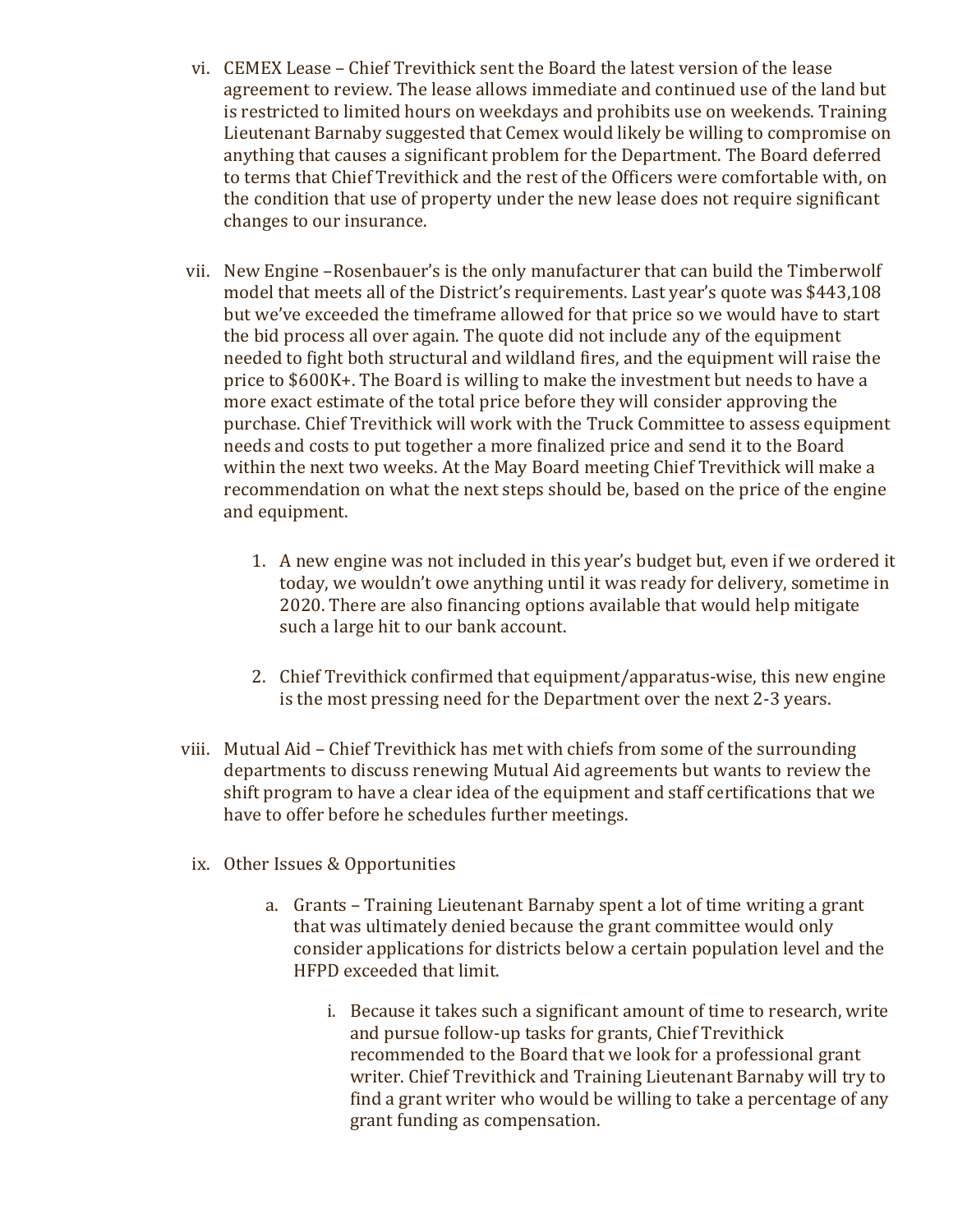- b. Firefighter Combat Challenge FF Novickis requested funds to enter a team in this year's challenge in August. Estimated cost is \$200/team, which the board agreed to fund.
	- i. In conjunction with the challenge, FF Novickis asked if the Board would approve a budget for new workout equipment for Department members. He has some connections that he could leverage for discounts that would bring costs down but estimated that it would still be around \$5,000. The Board was generally approving of the idea but asked for more detail on what the budget would be spent on. Chief Trevithick will work with FF Novickis to determine what equipment the Association would find most valuable and bring a list of specific items and costs to the May Board meeting.
		- 1. Once the Association decides what equipment they need, we can also put a request out in the newsletter to see if anyone in the District could donate to the cause.
- c. Apparatus update  $-$  One of the compartment doors on the brush truck was cleaned and left open to dry at the same time that a passenger door was left open on the adjacent engine. When pulling out of the bay to respond to a grass fire, the brush truck hooked the passenger door on the engine with the compartment door, tearing one off and bending the other. Parts are on order.

### VI. OLD BUSINESS

- a.  $501(c)(3)$  (Steve) Director Brinkman announced that the "Friends of Hygiene Fire Protection District Foundation" is an official, registered  $501(c)(3)$  nonprofit. After the first meeting of the non-profit and following elections of officers, we will apply for  $501(c)(3)$ status.
- b. Newsletter Director Baldrige prepared a Draft Plan and distributed it prior to the meeting via e-mail. The plan was well received but deemed to be too large. The Board decided to publish the newsletter on our website and mail out a postcard or tri-fold with an invitation to check out the newsletter online.
- c. Post Office The Post Office lease is effective until June 1, 2021 so no action is necessary at this time.

### VII. NEW BUSINESS

- a. Dr. Wilk's consideration for Physician Advisor Dr. Wilk and EMS Director Brown did not make it to the meeting due to the weather. The introduction will take place at the May Board meeting.
- VIII. AGENDA NEXT MONTH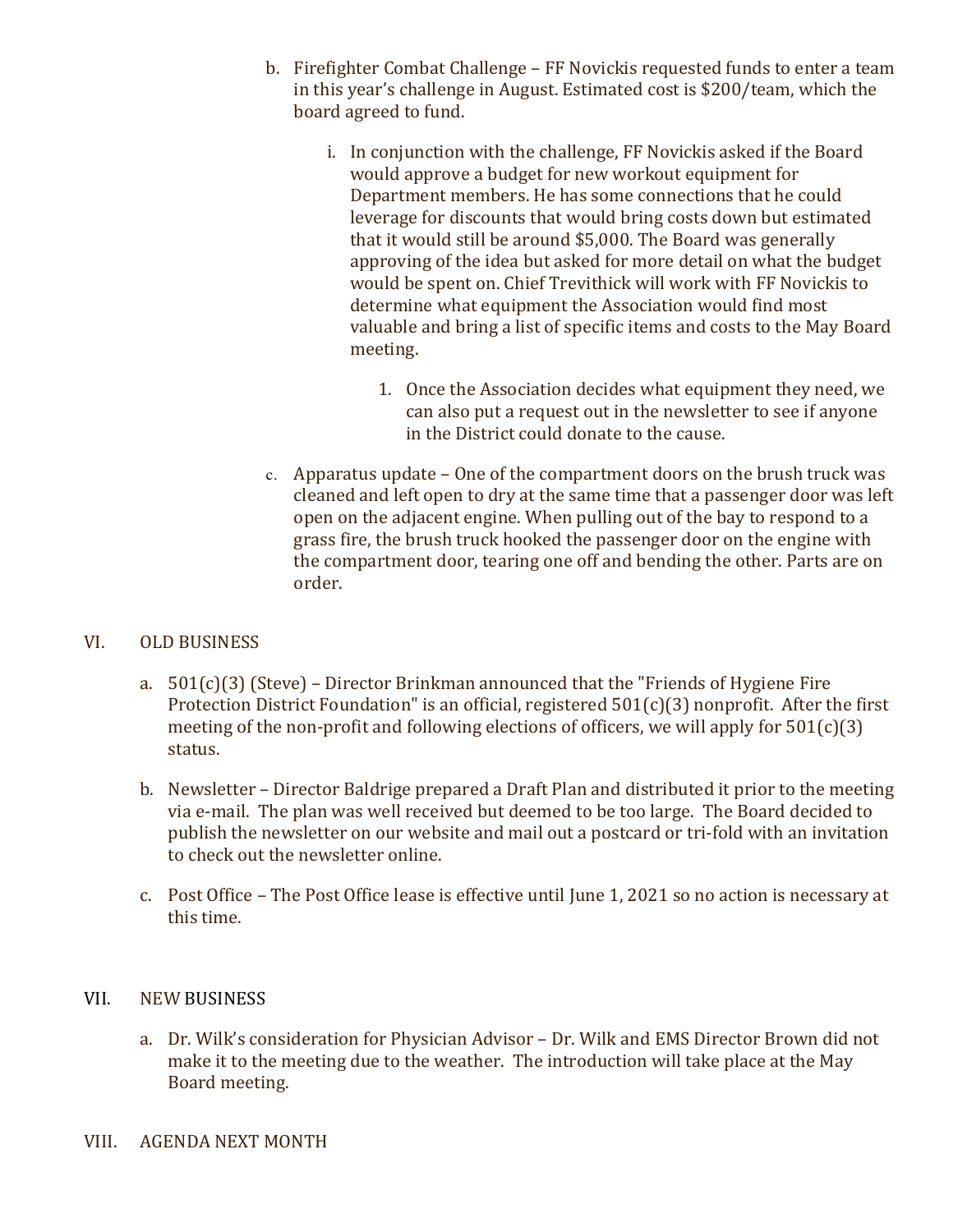- a. Work Session The Board determined there was no need for a work session in May.
- IX. EXECUTIVE SESSION A MOTION to go into executive session was made by Director Brinkman and was seconded by Director Cole.
- X. ADJOURNMENT A MOTION to adjourn the meeting was made by Director Brinkman at 9 PM. Director Cole seconded and motion was approved by unanimous vote.

Motion/Resolution Summary:

- MOTION to approve the regular Board meeting minutes
- MOTION to go into executive session
- MOTION to adjourn the meeting

#### **ACTION ITEMS:**

## **Chief Trevithick**

- Work on getting the title to 2841
- Check into the cost of renting the second house for ambulance staff if talks with UCHealth continue to progress
- Work with the Truck Committee to assess equipment needs and costs to put together a more finalized price and send it to the Board within the next two weeks
	- o Be prepared to make a recommendation to the Board at the May meeting on what the next steps should be, based on the price of the engine and equipment
- Work with Training Lieutenant Barnaby to try to find a grant writer who would be willing to take a percentage of grant funding as compensation
- Work with FF Novickis to determine what workout equipment the Association would find most valuable and bring a list of specific items and costs to the May Board meeting

### **All Board Members – NONE**

**Director Snyder – NONE** 

**Director Baldrige – NONE** 

**Director Koslov – NONE** 

**Director Brinkman - NONE**

**Director Cole - NONE**